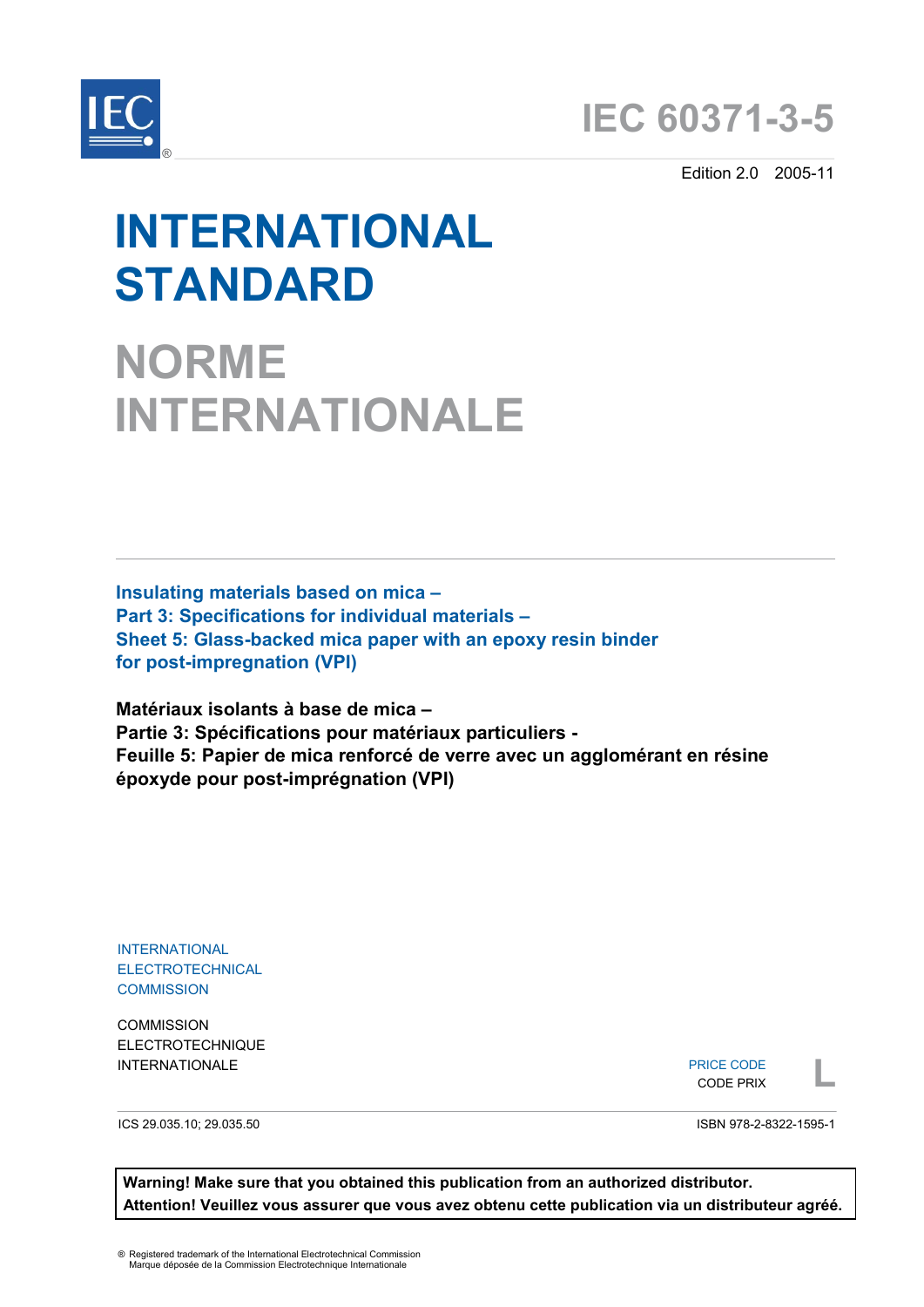# CONTENTS

| 1 |     |  |  |  |  |
|---|-----|--|--|--|--|
| 2 |     |  |  |  |  |
| 3 |     |  |  |  |  |
| 4 |     |  |  |  |  |
|   | 4.1 |  |  |  |  |
|   | 4.2 |  |  |  |  |
|   | 4.3 |  |  |  |  |
| 5 |     |  |  |  |  |
| 6 |     |  |  |  |  |
|   | 6.1 |  |  |  |  |
|   | 6.2 |  |  |  |  |
|   | 6.3 |  |  |  |  |
|   | 6.4 |  |  |  |  |
|   | 6.5 |  |  |  |  |
|   | 6.6 |  |  |  |  |
|   | 6.7 |  |  |  |  |
|   | 6.8 |  |  |  |  |
|   | 6.9 |  |  |  |  |
| 7 |     |  |  |  |  |

| Table 2 – Composition medium bond, with a resin content in the range of (16 $\pm$ 3) % 8 |  |
|------------------------------------------------------------------------------------------|--|
|                                                                                          |  |
|                                                                                          |  |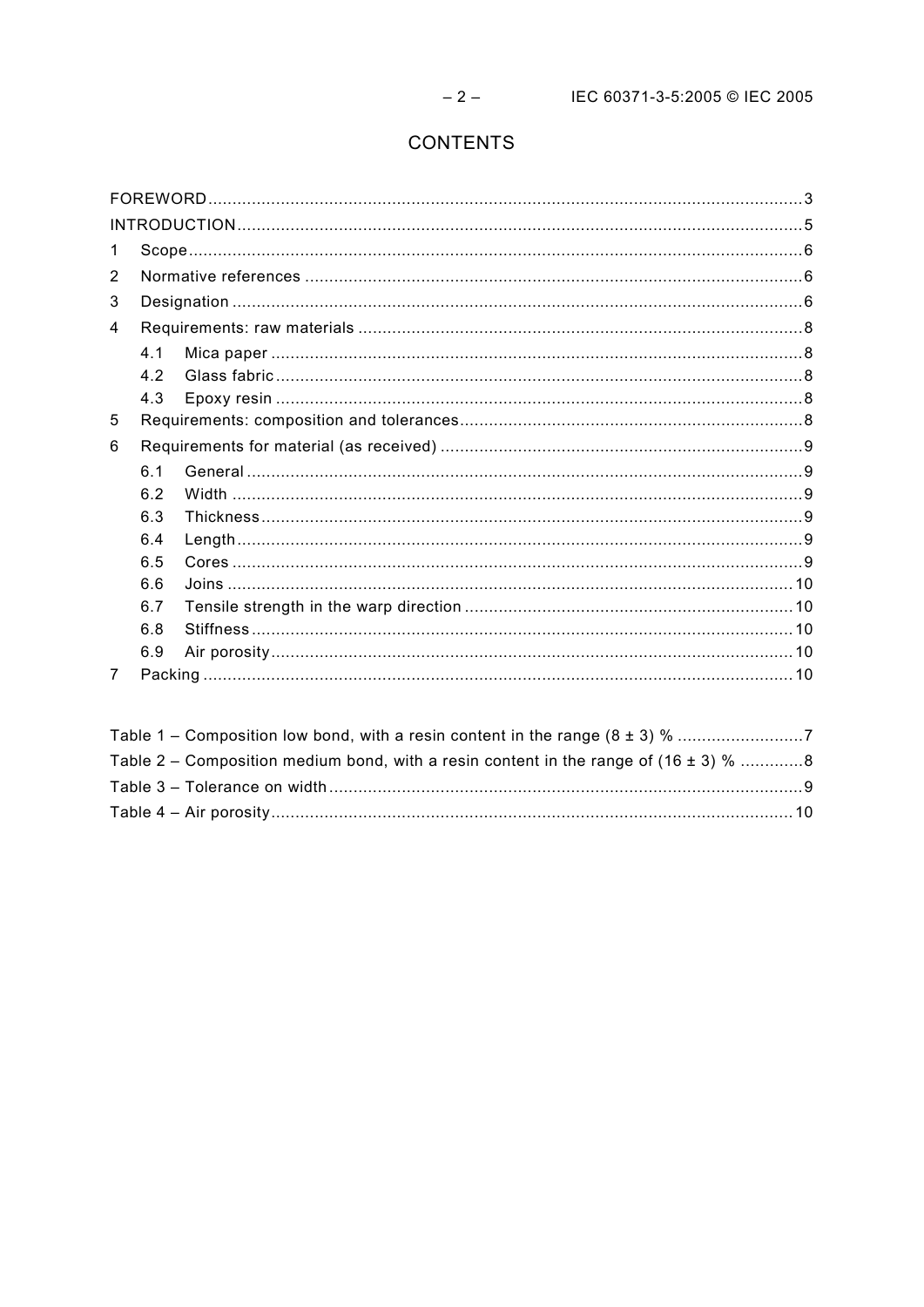## INTERNATIONAL ELECTROTECHNICAL COMMISSION \_\_\_\_\_\_\_\_\_\_\_\_

## **INSULATING MATERIALS BASED ON MICA –**

# **Part 3: Specifications for individual materials – Sheet 5: Glass-backed mica paper with an epoxy resin binder for post-impregnation (VPI)**

## FOREWORD

- 1) The International Electrotechnical Commission (IEC) is a worldwide organization for standardization comprising all national electrotechnical committees (IEC National Committees). The object of IEC is to promote international co-operation on all questions concerning standardization in the electrical and electronic fields. To this end and in addition to other activities, IEC publishes International Standards, Technical Specifications, Technical Reports, Publicly Available Specifications (PAS) and Guides (hereafter referred to as "IEC Publication(s)"). Their preparation is entrusted to technical committees; any IEC National Committee interested in the subject dealt with may participate in this preparatory work. International, governmental and nongovernmental organizations liaising with the IEC also participate in this preparation. IEC collaborates closely with the International Organization for Standardization (ISO) in accordance with conditions determined by agreement between the two organizations.
- 2) The formal decisions or agreements of IEC on technical matters express, as nearly as possible, an international consensus of opinion on the relevant subjects since each technical committee has representation from all interested IEC National Committees.
- 3) IEC Publications have the form of recommendations for international use and are accepted by IEC National Committees in that sense. While all reasonable efforts are made to ensure that the technical content of IEC Publications is accurate, IEC cannot be held responsible for the way in which they are used or for any misinterpretation by any end user.
- 4) In order to promote international uniformity, IEC National Committees undertake to apply IEC Publications transparently to the maximum extent possible in their national and regional publications. Any divergence between any IEC Publication and the corresponding national or regional publication shall be clearly indicated in the latter.
- 5) IEC provides no marking procedure to indicate its approval and cannot be rendered responsible for any equipment declared to be in conformity with an IEC Publication.
- 6) All users should ensure that they have the latest edition of this publication.
- 7) No liability shall attach to IEC or its directors, employees, servants or agents including individual experts and members of its technical committees and IEC National Committees for any personal injury, property damage or other damage of any nature whatsoever, whether direct or indirect, or for costs (including legal fees) and expenses arising out of the publication, use of, or reliance upon, this IEC Publication or any other IEC Publications.
- 8) Attention is drawn to the Normative references cited in this publication. Use of the referenced publications is indispensable for the correct application of this publication.
- 9) Attention is drawn to the possibility that some of the elements of this IEC Publication may be the subject of patent rights. IEC shall not be held responsible for identifying any or all such patent rights.

International Standard IEC 60371-3-5 has been prepared by IEC technical committee 15: Standards on specifications for electrical insulating materials.

This bilingual version (2014-05) corresponds to the English version, published in 2005-11.

This second edition cancels and replaces the first edition, published in 1992, and constitutes a technical revision.

The main changes with regard to the previous edition include adjustments needed to align this standard with changes included in the latest edition of IEC 60371-2.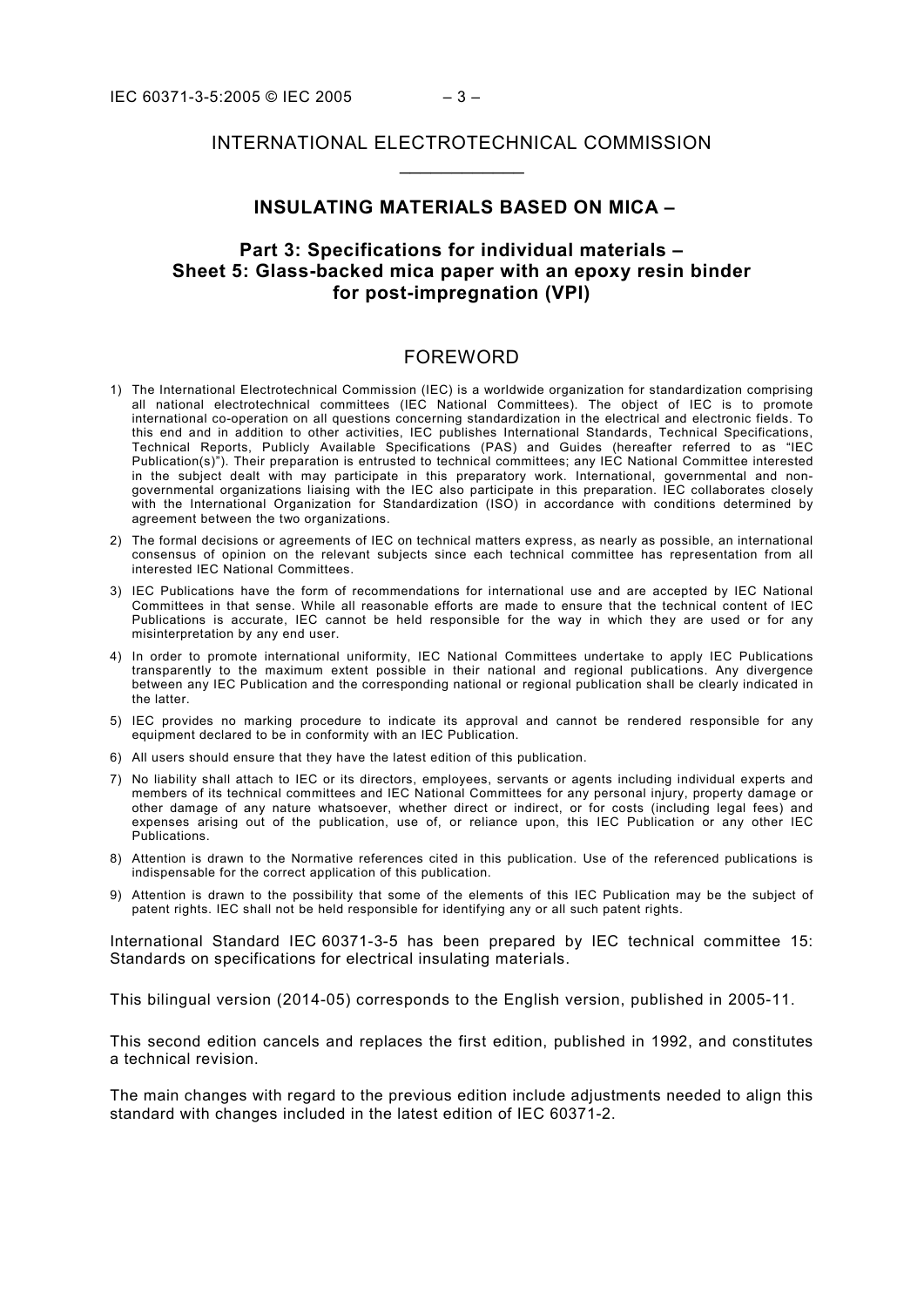The text of this standard is based on the following documents:

| <b>FDIS</b> | Report on voting |
|-------------|------------------|
| 15/228/FDIS | 15/246/RVD       |

Full information on the voting for the approval of this standard can be found in the report on voting indicated in the above table.

The French version of this standard has not been voted upon.

This publication has been drafted in accordance with the ISO/IEC Directives, Part 2.

The committee has decided that the contents of this publication will remain unchanged until the maintenance result date indicated on the IEC web site under "http://webstore.iec.ch" in the data related to the specific publication. At this date, the publication will be

- reconfirmed;
- withdrawn;
- replaced by a revised edition, or
- amended.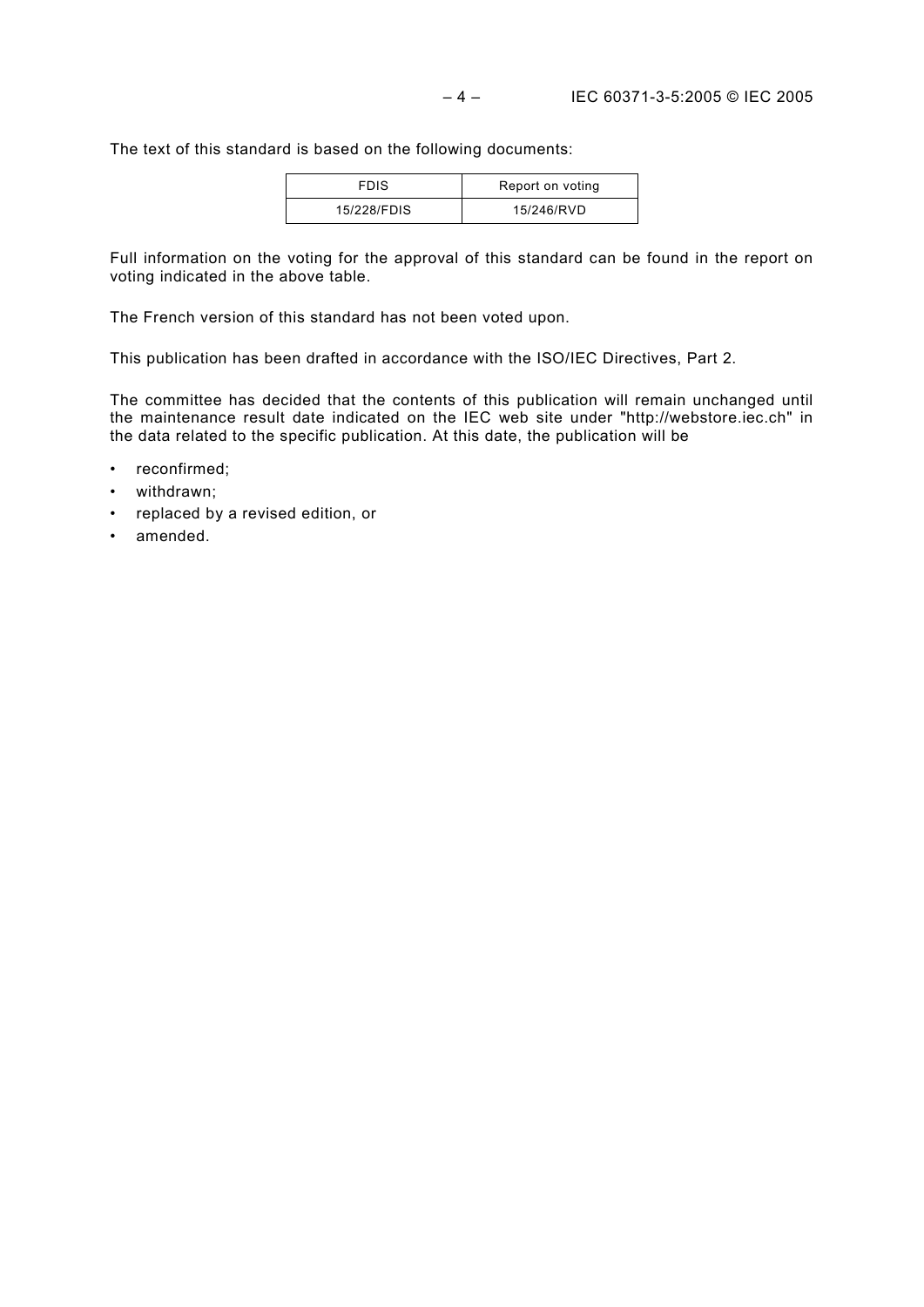# INTRODUCTION

This part of IEC 60371 forms part of a series which deals with insulating materials built up from mica splittings or mica paper with or without reinforcement, and with mica paper in its pure state for use in electrical equipment..

IEC 60371 consists of three parts under the main title *Specification for insulating materials based on mica:*

- Part 1: Definitions and general requirements
- Part 2: Methods of test
- Part 3: Specifications for individual materials

This standard contains one of the sheets comprising part 3, as follows:

Sheet 5: Glass-backed mica paper with an epoxy resin binder for post-impregnation (VPI – *vacuum pressure impregnation)*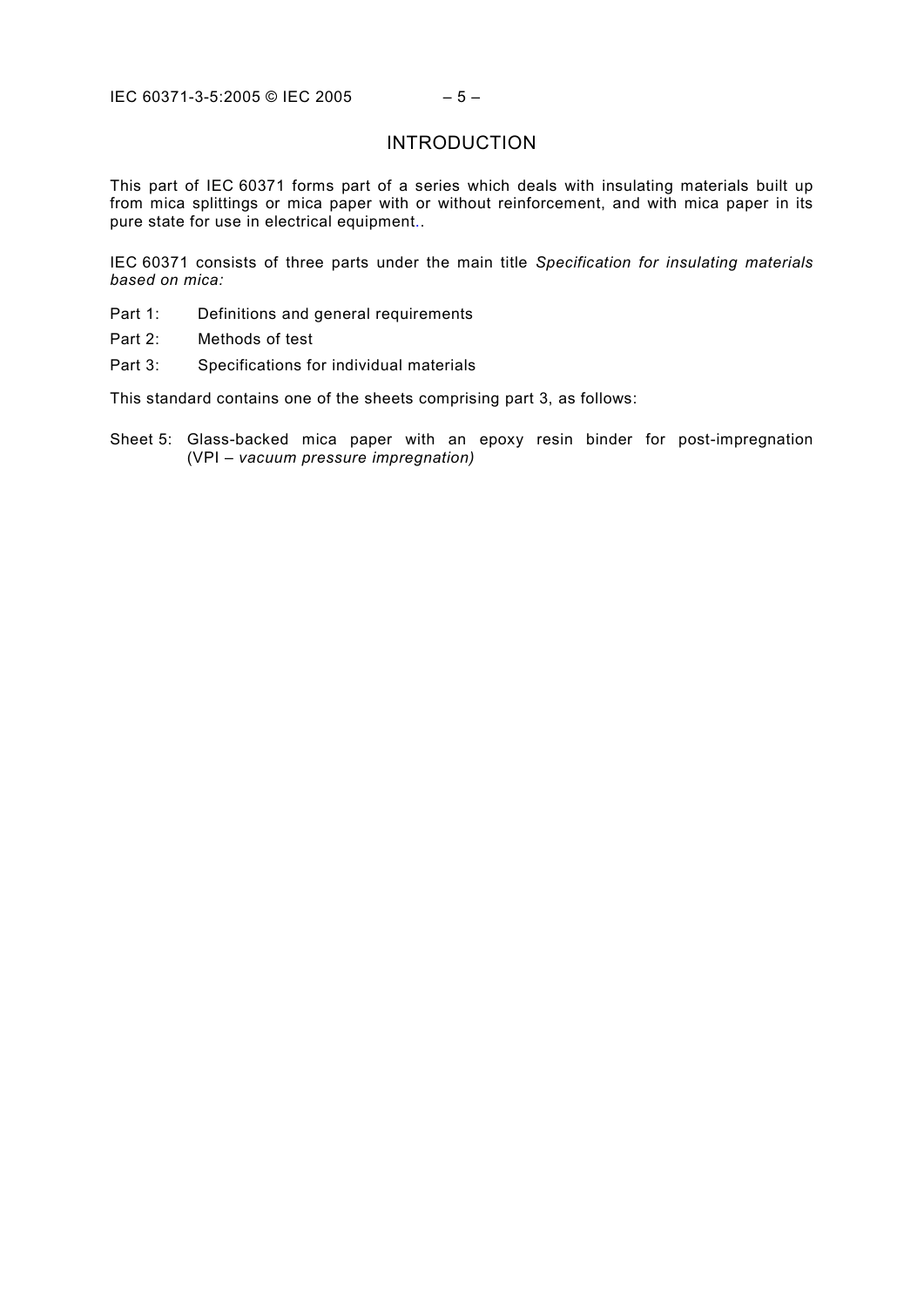## **INSULATING MATERIALS BASED ON MICA –**

## **Part 3: Specifications for individual materials – Sheet 5: Glass-backed mica paper with an epoxy resin binder for post-impregnation (VPI)**

## **1 Scope**

This part of IEC 60371 gives requirements for electrical insulating materials made by combining mica paper with glass fabric and bonding them together with a small amount of epoxy resin. The material is supplied in a flexible state and is designed for use in conjunction with vacuum pressure impregnation (VPI) with compatible impregnates. The final cured properties will be primarily dependent on the VPI resin used.

Two bond contents are specified:

- low bond with a resin content of  $(8 \pm 3)$  %;
- medium bond with a resin content of  $(16 \pm 3)$  %.

Materials which conform to this specification meet established levels of performance. However, the selection of a material by a user for a specific application should be based on the actual requirements necessary for adequate performance in that application and not based on this specification alone.

#### **2 Normative references**

The following referenced documents are indispensable for the application of this document. For dated references, only the edition cited applies. For undated references, the latest edition of the referenced document (including any amendments) applies.

IEC 60371-2:2004, *Specification for insulating materials based on mica – Part 2: Methods of test*

IEC 60371-3-2, *Insulating materials based on mica – Part 3: Specifications for individual materials – Sheet 2: Mica paper*

ISO 5636-5:2003, *Paper and board – Determination of air permeance and air resistance (medium range) – Part 5: Gurley method*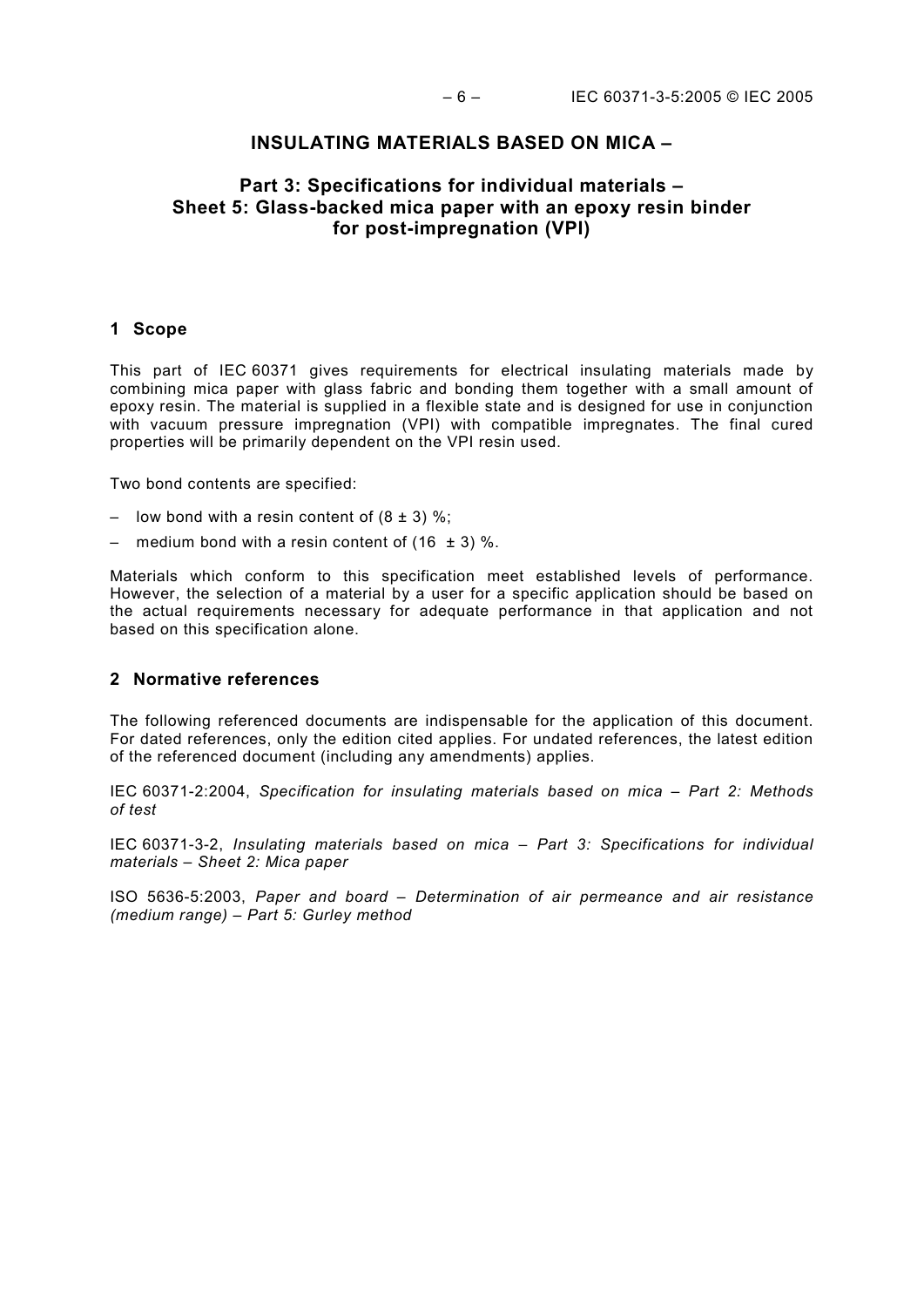# SOMMAIRE

| 1              |     |  |  |  |  |
|----------------|-----|--|--|--|--|
| 2              |     |  |  |  |  |
| 3              |     |  |  |  |  |
| 4              |     |  |  |  |  |
|                | 4.1 |  |  |  |  |
|                | 42  |  |  |  |  |
|                | 4.3 |  |  |  |  |
| 5              |     |  |  |  |  |
| 6              |     |  |  |  |  |
|                | 6.1 |  |  |  |  |
|                | 6.2 |  |  |  |  |
|                | 6.3 |  |  |  |  |
|                | 6.4 |  |  |  |  |
|                | 6.5 |  |  |  |  |
|                | 6.6 |  |  |  |  |
|                | 6.7 |  |  |  |  |
|                | 6.8 |  |  |  |  |
|                | 6.9 |  |  |  |  |
| $\overline{7}$ |     |  |  |  |  |

| Tableau 1 – Composition à faible liant, avec une teneur en résine dans la gamme |  |
|---------------------------------------------------------------------------------|--|
| Tableau 2 – Composition à liant moyen, avec une teneur en résine dans la gamme  |  |
|                                                                                 |  |
|                                                                                 |  |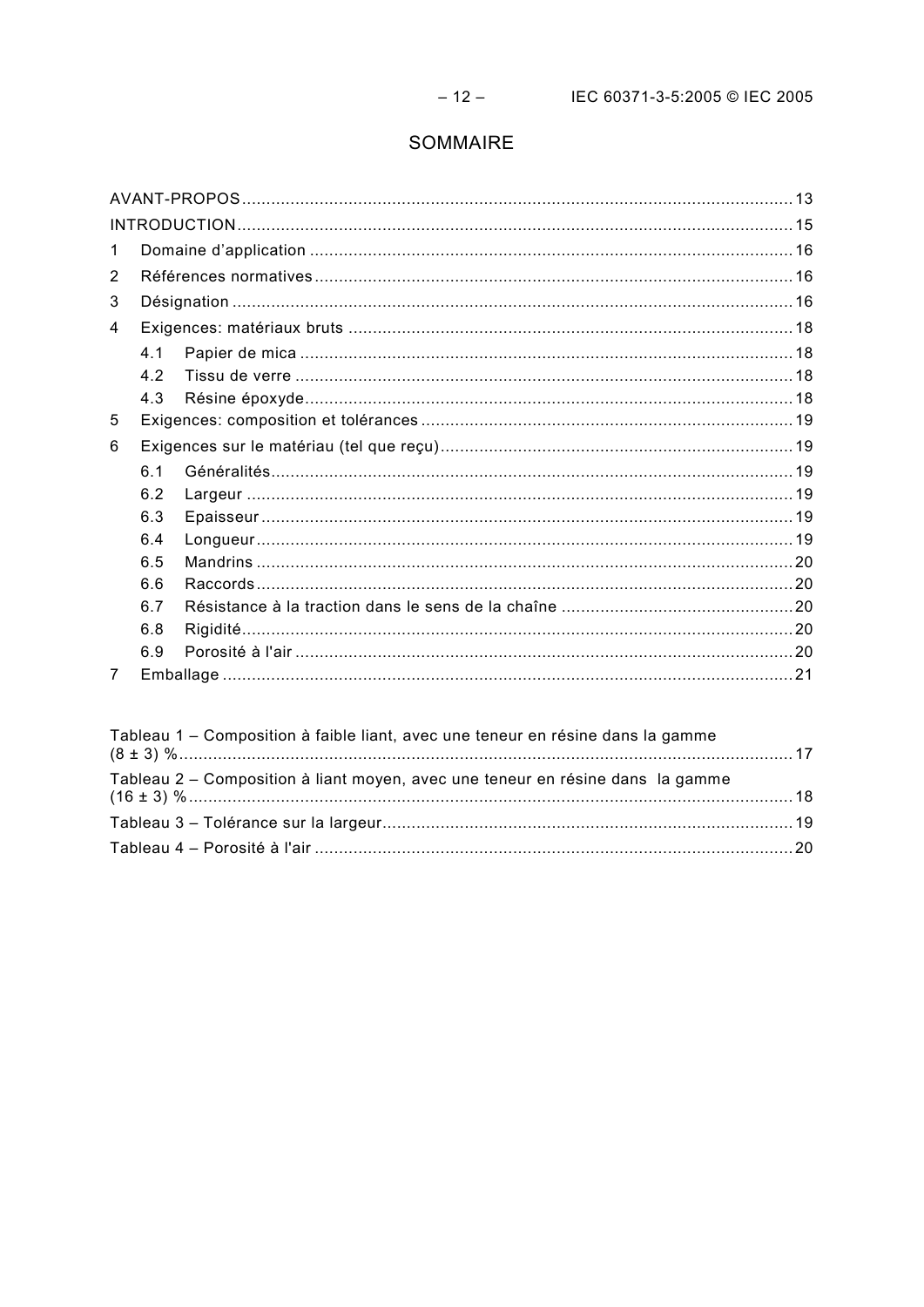# COMMISSION ÉLECTROTECHNIQUE INTERNATIONALE \_\_\_\_\_\_\_\_\_\_\_\_

## **MATERIAUX ISOLANTS A BASE DE MICA –**

# **Partie 3: Spécifications pour matériaux particuliers - Feuille 5: Papier de mica renforcé de verre avec un agglomérant en résine époxyde pour post-imprégnation (VPI)**

## AVANT-PROPOS

- 1) La Commission Electrotechnique Internationale (CEI) est une organisation mondiale de normalisation composée de l'ensemble des comités électrotechniques nationaux (Comités nationaux de la CEI). La CEI a pour objet de favoriser la coopération internationale pour toutes les questions de normalisation dans les domaines de l'électricité et de l'électronique. A cet effet, la CEI – entre autres activités – publie des Normes internationales, des Spécifications techniques, des Rapports techniques, des Spécifications accessibles au public (PAS) et des Guides (ci-après dénommés "Publication(s) de la CEI"). Leur élaboration est confiée à des comités d'études, aux travaux desquels tout Comité national intéressé par le sujet traité peut participer. Les organisations internationales, gouvernementales et non gouvernementales, en liaison avec la CEI, participent également aux travaux. La CEI collabore étroitement avec l'Organisation Internationale de Normalisation (ISO), selon des conditions fixées par accord entre les deux organisations.
- 2) Les décisions ou accords officiels de la CEI concernant les questions techniques représentent, dans la mesure du possible, un accord international sur les sujets étudiés, étant donné que les Comités nationaux de la CEI intéressés sont représentés dans chaque comité d'études.
- 3) Les Publications de la CEI se présentent sous la forme de recommandations internationales et sont agréées comme telles par les Comités nationaux de la CEI. Tous les efforts raisonnables sont entrepris afin que la CEI s'assure de l'exactitude du contenu technique de ses publications; la CEI ne peut pas être tenue responsable de l'éventuelle mauvaise utilisation ou interprétation qui en est faite par un quelconque utilisateur final.
- 4) Dans le but d'encourager l'uniformité internationale, les Comités nationaux de la CEI s'engagent, dans toute la mesure possible, à appliquer de façon transparente les Publications de la CEI dans leurs publications nationales et régionales. Toutes divergences entre toutes Publications de la CEI et toutes publications nationales ou régionales correspondantes doivent être indiquées en termes clairs dans ces dernières.
- 5) La CEI n'a prévu aucune procédure de marquage valant indication d'approbation et n'engage pas sa responsabilité pour les équipements déclarés conformes à une de ses Publications.
- 6) Tous les utilisateurs doivent s'assurer qu'ils sont en possession de la dernière édition de cette publication.
- 7) Aucune responsabilité ne doit être imputée à la CEI, à ses administrateurs, employés, auxiliaires ou mandataires, y compris ses experts particuliers et les membres de ses comités d'études et des Comités nationaux de la CEI, pour tout préjudice causé en cas de dommages corporels et matériels, ou de tout autre dommage de quelque nature que ce soit, directe ou indirecte, ou pour supporter les coûts (y compris les frais de justice) et les dépenses découlant de la publication ou de l'utilisation de cette Publication de la CEI ou de toute autre Publication de la CEI, ou au crédit qui lui est accordé.
- 8) L'attention est attirée sur les références normatives citées dans cette publication. L'utilisation de publications référencées est obligatoire pour une application correcte de la présente publication.
- 9) L'attention est attirée sur le fait que certains des éléments de la présente Publication de la CEI peuvent faire l'objet de droits de propriété intellectuelle ou de droits analogues. La CEI ne saurait être tenue pour responsable de ne pas avoir identifié de tels droits de propriété et de ne pas avoir signalé leur existence.

La Norme internationale CEI 60371-3-5 a été établie par le comité d'études 15 de la CEI: Matériaux isolants électriques.

Cette seconde édition annule et remplace la première édition parue en 1992 dont elle constitue une révision technique.

Les principales modifications par rapport à l'édition antérieure incluent des ajustements nécessaires pour faire correspondre la présente norme aux modifications de la dernière édition de la CEI 60371-2.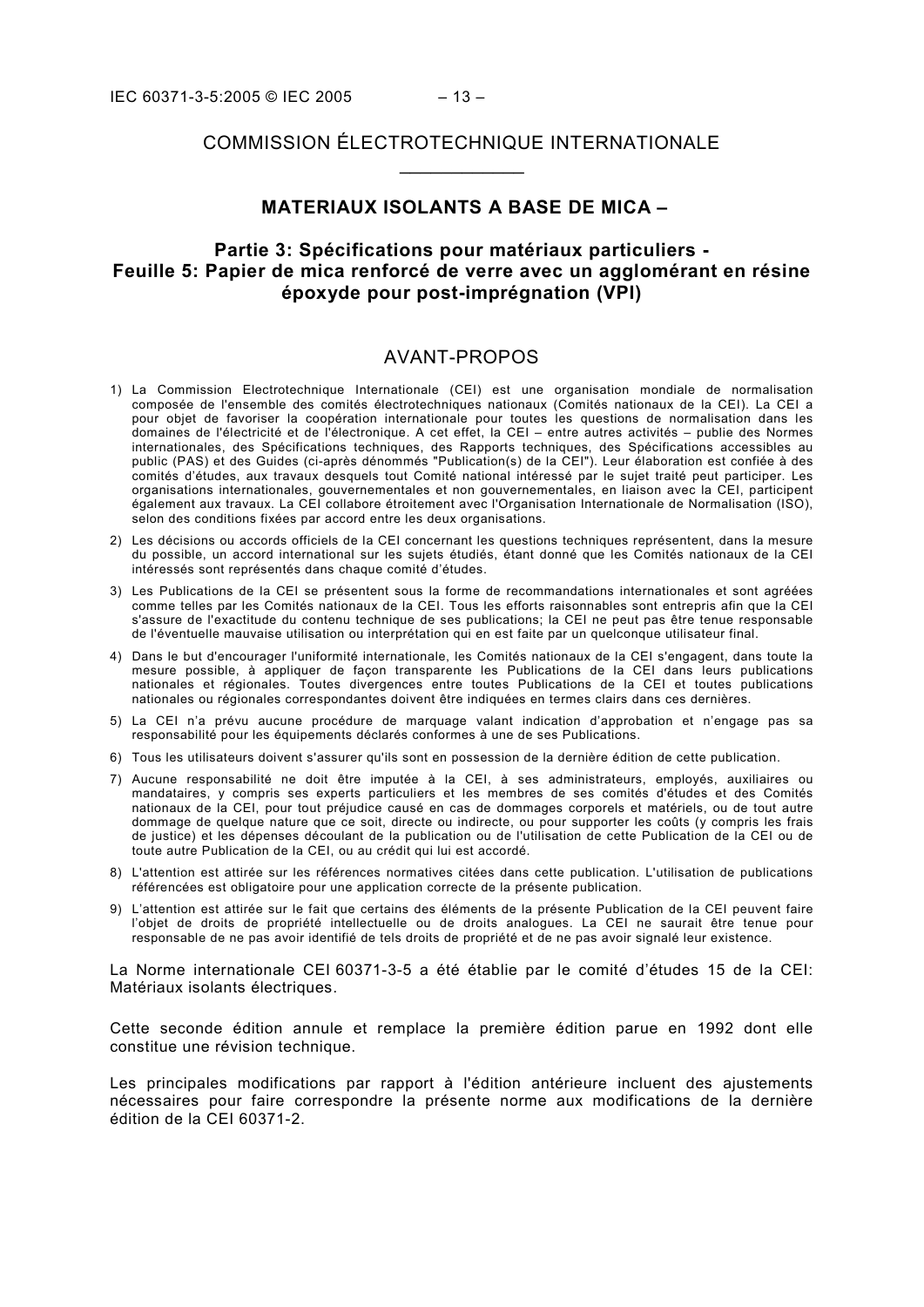La présente version bilingue (2014-05) correspond à la version anglaise monolingue publiée en 2005-11.

Le texte anglais de cette norme est issu des documents 15/228/FDIS et 15/246/RVD.

Le rapport de vote 15/246/RVD donne toute information sur le vote ayant abouti à l'approbation de cette norme.

La version française de cette norme n'a pas été soumise au vote.

La présente publication a été rédigée selon les Directives ISO/CEI, partie 2.

Le comité a décidé que le contenu de cette publication ne sera pas modifié avant la date de maintenance indiquée sur le site web de la CEI sous "http://webstore.iec.ch" dans les données relatives à la publication recherchée. A cette date, la publication sera

- reconduite;
- supprimée;
- remplacée par une édition révisée, ou
- amendée.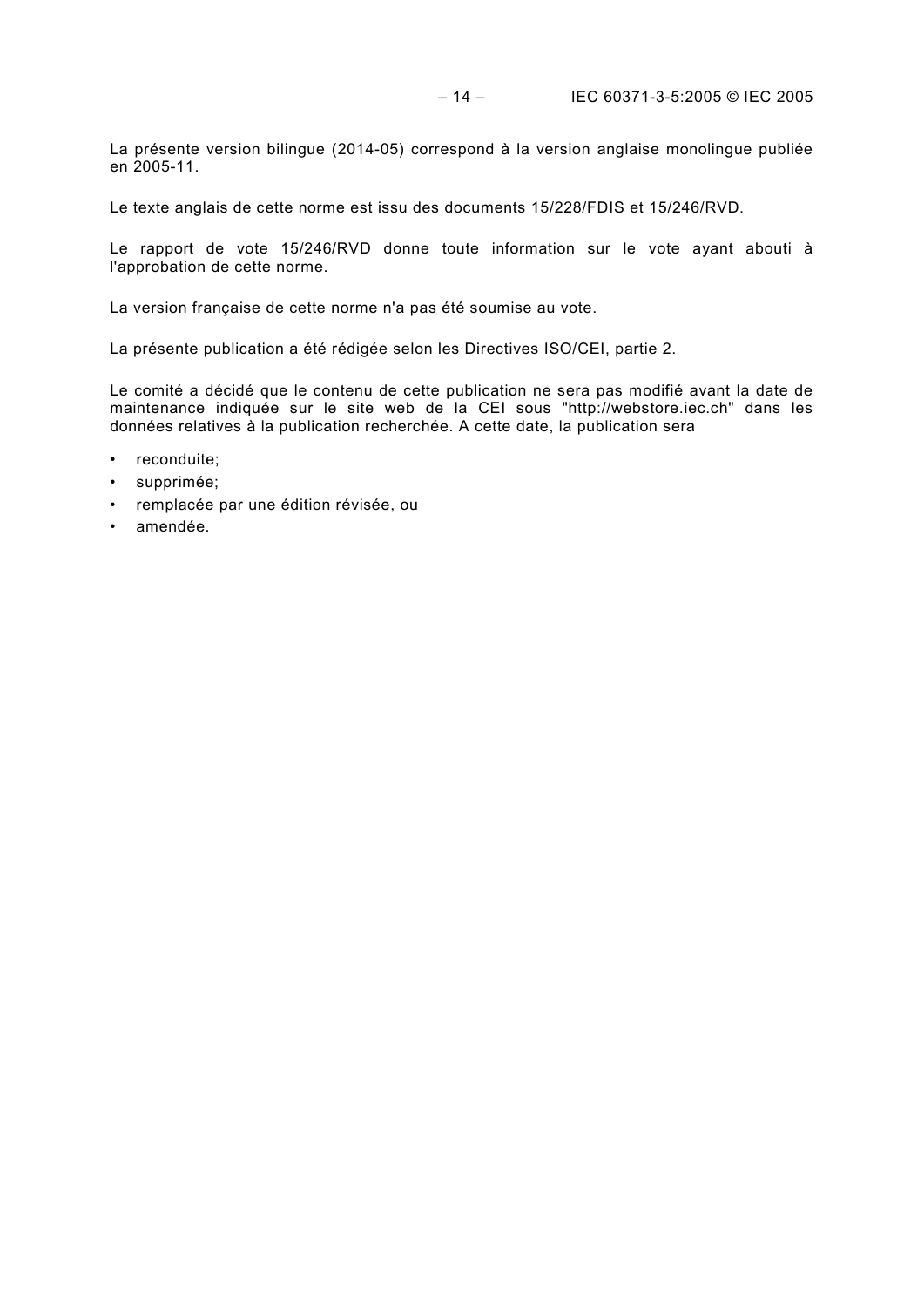## INTRODUCTION

La présente partie de la CEI 60371 fait partie d'une série traitant des matériaux isolants à base de mica en clivures ou de papier de mica, avec ou sans renforcement, ainsi que du papier de mica à l'état pur, utilisés dans des équipements électriques.

La CEI 60371 est constituée de trois parties présentées sous le titre général *Spécification pour les matériaux isolants à base de mica:*

- Partie 1: Définitions et exigences générales
- Partie 2: Méthodes d'essai
- Partie 3: Spécifications pour matériaux particuliers

La présente norme comprend l'une des feuilles qui composent la partie 3, comme suit:

Feuille 5: Papier de mica renforcé de verre avec un agglomérant en résine époxyde (VPI - Vacuum Pressure Impregnation – imprégnation sous vide)